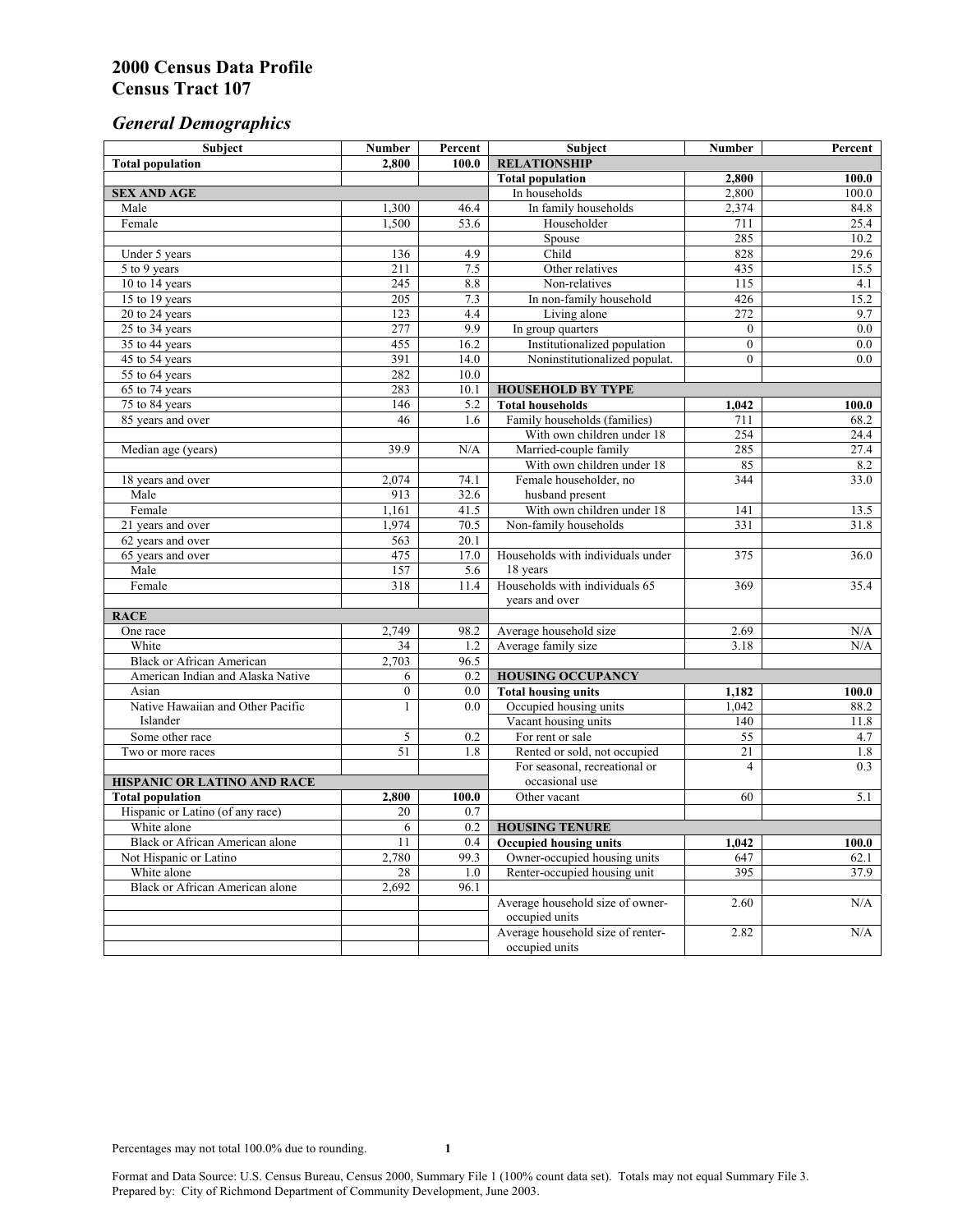# *Social Characteristics*

| <b>Subject</b>                                       | <b>Number</b>            | Percent        | <b>Subject</b>                         | <b>Number</b>    | Percent |
|------------------------------------------------------|--------------------------|----------------|----------------------------------------|------------------|---------|
| <b>SCHOOL ENROLLMENT</b>                             | <b>RESIDENCE IN 1995</b> |                |                                        |                  |         |
| Population 3 years and over enrolled in              | 736                      | 100.0          | Population 5 years and over            | 2,676            | 100.0   |
| school                                               |                          |                | Same house in 1995                     | 1,339            | 50.0    |
| Nursery school, preschool                            | 29                       | 3.9            | Different house in the U.S. in         | 1,327            | 49.6    |
| Kindergarten                                         | 50                       | 6.8            | 1995                                   |                  |         |
| Elementary school (grades 1-8)                       | 341                      | 46.3           | Same county                            | 956              | 35.7    |
| High school (grades 9-12)                            | 244                      | 33.2           | Different county                       | 371              | 13.9    |
| College or graduate school                           | 72                       | 9.8            | Same state                             | $\overline{236}$ | 8.8     |
|                                                      |                          |                | Different state                        | 135              | 5.0     |
| <b>EDUCATIONAL ATTAINMENT</b>                        | Elsewhere in 1995        | 10             | 0.4                                    |                  |         |
| Population 25 years and over                         | 1,865                    | 100.0          |                                        |                  |         |
| Less than 9 <sup>th</sup> grade                      | 241                      | 12.9           | NATIVITY AND PLACE OF BIRTH            |                  |         |
| $9th$ to $12th$ grade, no diploma                    | 422                      | 22.6           | <b>Total population</b>                | 2,800            | 100.0   |
| High school graduate (includes equivalency)          | 564                      | 30.2           | Native                                 | 2.793            | 99.8    |
| Some college, no degree                              | 361                      | 19.4           | <b>Born</b> in United States           | 2,758            | 98.5    |
| Associate degree                                     | 52                       | 2.8            | State of residence                     | 2,255            | 80.5    |
| Bachelor's degree                                    | 143                      | 7.7            | Different state                        | 503              | 18.0    |
| Graduate or professional degree                      | 82                       | 4.4            | Born outside United States             | 35               | 1.3     |
| Percent high school graduate or higher               | 64.5%                    | N/A            | Foreign born                           | $\overline{7}$   | 0.3     |
| Percent bachelor's degree or higher                  | 12.1%                    | N/A            | Entered 1990 to March 2000             | $\mathbf{0}$     | 0.0     |
|                                                      |                          |                | Naturalized citizen                    | $\Omega$         | $0.0\,$ |
| <b>MARITAL STATUS</b>                                | Not a citizen            | $\overline{7}$ | 0.0                                    |                  |         |
| Population 15 years and over                         | 2,216                    | 100.0          |                                        |                  |         |
| Never married                                        | 859                      | 38.8           | <b>REGION OF BIRTH OF FOREIGN BORN</b> |                  |         |
| Now married, not including separated                 | 638                      | 28.8           | Total (excluding born at sea)          | 7                | 100.0   |
| Separated                                            | 136                      | 6.1            | Europe                                 | $\overline{0}$   | 0.0     |
| Widowed                                              | 290                      | 13.1           | Asia                                   | 7                | 100.0   |
| Female                                               | 240                      | 10.8           | Africa                                 | $\theta$         | 0.0     |
| Divorced                                             | 293                      | 13.2           | Oceania                                | $\Omega$         | 0.0     |
| Female                                               | 167                      | 7.5            | Latin America                          | $\boldsymbol{0}$ | $0.0\,$ |
|                                                      |                          |                | Northern America                       | $\theta$         | 0.0     |
| <b>GRANDPARENTS AS CAREGIVERS</b>                    |                          |                |                                        |                  |         |
| Grandparent living in household with<br>122<br>100.0 |                          |                | <b>LANGUAGE SPOKEN AT HOME</b>         |                  |         |
| one or more own grandchildren under 18               |                          |                | Population 5 years and over            | 2,675            | 100.0   |
| years                                                |                          |                | English only                           | 2,574            | 96.2    |
| Grandparent responsible for grandchildren            | 44                       | 36.1           | Language other than English            | 102              | 3.8     |
|                                                      |                          |                | Speak English less than                | 20               | 0.7     |
| <b>VETERAN STATUS</b>                                |                          |                | "very well"                            |                  |         |
| Civilian population 18 years and over                | 2,075                    | 100.0          | Spanish                                | 30               | 1.1     |
| Civilian veterans                                    | 316                      | 15.2           | Speak English less than                | $\theta$         | 0.0     |
|                                                      |                          |                | "very well"                            |                  |         |
| <b>DISABILITY STATUS OF THE CIVILIAN</b>             | Other Indo-European      | 46             | 1.7                                    |                  |         |
| NONINSTITUTIONALIZED POPULATION                      | languages                |                |                                        |                  |         |
| Population 5 to 20 years                             | 717                      | 100.0          | Speak English less than                | 13               | 0.5     |
| With a disability                                    | 44                       | 6.1            | "very well"                            |                  |         |
| Population 21 to 64 years                            | 1.476                    | 100.0          | Asian and Pacific Island               | $\overline{7}$   | 0.3     |
| With a disability                                    | 468                      | 31.7           | languages                              |                  |         |
| Percent employed                                     | 40.6%                    | N/A            | Speak English less than                | $\tau$           | 0.3     |
| No disability                                        | 1,008                    | 68.3           | "very well"                            |                  |         |
| Percent employed                                     | 70.8%                    | N/A            | Other Languages                        | 19               | 0.7     |
| Population 65 years and over                         | 478                      | 100.0          | Speak English less than                | $\mathbf{0}$     | 0.0     |
| With a disability                                    | 222                      | 46.4           | "very well"                            |                  |         |

Format and Data Source: U.S. Bureau of the Census, Census 2000, Summary File 3 (sample data set). Totals may not equal Summary File 1 due to sampling.

Prepared by: City of Richmond Department of Community Development, June 2003.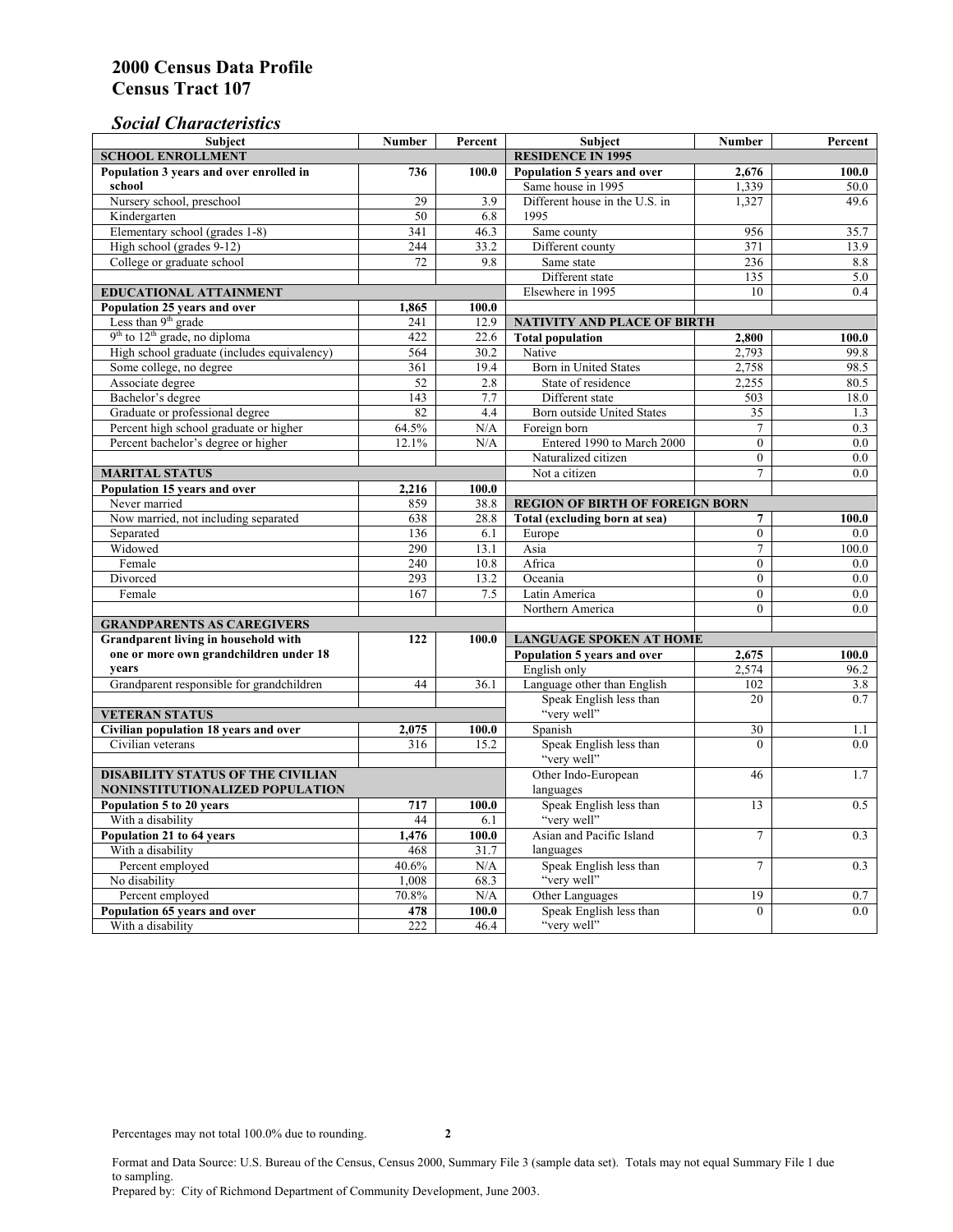## *Economic Characteristics*

| <b>Subject</b>                                     | Number           | Percent | Subject                                    | Number          | Percent |
|----------------------------------------------------|------------------|---------|--------------------------------------------|-----------------|---------|
| <b>EMPLOYMENT STATUS</b>                           |                  |         | <b>INCOME IN 1999</b>                      |                 |         |
| Population 16 years and over                       | 2,144            | 100.0   | <b>Households</b>                          | 1,045           | 100.0   |
| In labor force                                     | 1,203            | 56.1    | Less than \$10,000                         | 117             | 11.2    |
| Civilian labor force                               | 1,198            | 55.9    | \$10,000 to \$14,999                       | 82              | 7.8     |
| Employed                                           | 1,024            | 47.8    | \$15,000 to \$24,999                       | 193             | 18.5    |
| Unemployed                                         | 174              | 8.1     | \$25,000 to \$34,999                       | 142             | 13.6    |
| Percent of civilian labor force                    | 14.5%            | N/A     | \$35,000 to \$49,999                       | 252             | 24.1    |
| Armed Forces                                       | 5                | 0.2     | \$50,000 to \$74,999                       | 167             | 16.0    |
| Not in labor force                                 | 941              | 43.9    | \$75,000 to \$99,999                       | 47              | 4.5     |
| Females 16 years and over                          | 1,195            | 100.0   | \$100,000 to \$149,999                     | 29              | 2.8     |
| In labor force                                     | 587              | 49.1    | \$150,000 to \$199,999                     | 9               | 0.9     |
| Civilian labor force                               | 582              | 48.7    | \$200,000 or more                          | $\overline{7}$  | 0.7     |
| Employed                                           | 545              | 45.6    | Median household income (dollars)          | 34,009          | N/A     |
| Own children under 6 years                         | 144              | 100.0   |                                            |                 |         |
| All parents in family in labor force               | 46               | 31.9    | With earnings                              | 873             | 83.5    |
|                                                    |                  |         | Mean earnings (dollars)                    | 30,964          | N/A     |
| <b>COMMUTING TO WORK</b>                           |                  |         | With Social Security income                | 407             | 38.9    |
| Workers 16 years and over                          | 1,003            | 100.0   | Mean Social Security income                | 11,029          | N/A     |
| Car, truck, or van – drove alone                   | 599              | 59.7    | (dollars)                                  |                 |         |
| Car, truck, or van - carpooled                     | 219              | 21.8    | With Supplemental Security income          | 135             | 12.9    |
| Public transportation (including taxicab)          | 127              | 12.7    | Mean Supplemental Security                 | 5,827           | N/A     |
| Walked                                             | $\overline{25}$  | 2.5     | income (dollars)                           |                 |         |
| Other means                                        | $\overline{4}$   | 0.4     | With public assistance income              | 85              | 8.1     |
| Worked at home                                     | 29               | 2.9     |                                            | 1,466           | N/A     |
|                                                    |                  |         | Mean public assistance income<br>(dollars) |                 |         |
| Mean travel time to work (minutes)                 | 23.4             | N/A     |                                            |                 |         |
|                                                    |                  |         | With retirement income (dollars)           | 363             | 34.7    |
| Employed civilian population 16 years and over     | 1,024            | 100.0   | Mean retirement income (dollars)           | 29,886          | N/A     |
| <b>OCCUPATION</b>                                  |                  |         |                                            |                 |         |
| Management, professional, and related occupations  | 181              | 17.7    | <b>Families</b>                            | 722             | 100.0   |
| Service occupations                                | 213              | 20.8    | Less than \$10,000                         | 30              | 4.2     |
| Sales and office occupations                       | 358              | 35.0    | \$10,000 to \$14,999                       | 61              | 8.4     |
| Farming, fishing, and forestry occupations         | $\boldsymbol{0}$ | 0.0     | \$15,000 to \$24,999                       | 150             | 20.8    |
| Construction, extraction, and maintenance          | 94               | 9.2     | \$25,000 to \$34,999                       | 97              | 13.4    |
| occupations                                        |                  |         | \$35,000 to \$49,999                       | 187             | 25.9    |
| Production, transportation, and material moving    | 178              | 17.4    | \$50,000 to \$74,999                       | 146             | 20.2    |
| occupations                                        |                  |         | \$75,000 to \$99,999                       | 20              | 2.8     |
|                                                    |                  |         | \$100,000 to \$149,999                     | $\overline{24}$ | 3.3     |
| <b>INDUSTRY</b>                                    |                  |         | \$150,000 to \$199,999                     | $\mathbf{0}$    | 0.0     |
| Agriculture, forestry, fishing and hunting, and    | $\boldsymbol{0}$ | 0.0     | \$200,000 or more                          | $\overline{7}$  | 1.0     |
| mining                                             |                  |         | Median family income (dollars)             | 37,500          | N/A     |
| Construction                                       | 70               | 6.8     |                                            |                 |         |
| Manufacturing                                      | 88               | 8.6     | Per capita income (dollars)                | 16,038          | N/A     |
| Wholesale trade                                    | $\overline{52}$  | 5.1     | <b>Median earnings (dollars)</b>           |                 |         |
| Retail trade                                       | 128              | 12.5    | Male full-time, year-round workers         | 26,625          | N/A     |
| Transportation and warehousing, and utilities      | 71               | 6.9     | Female full-time, year-round workers       | 23,413          | N/A     |
| Information                                        | 30               | 2.9     |                                            | Number          | Percent |
| Finance, insurance, real estate, and rental and    | 74               | 7.2     |                                            | below           | below   |
| leasing                                            |                  |         |                                            | poverty         | poverty |
| Professional, scientific, management,              | 117              | 11.4    | Subject                                    | level           | level   |
| administrative, and waste management services      |                  |         | <b>POVERTY STATUS IN 1999</b>              |                 |         |
| Educational, health and social services            | 182              | 17.8    | <b>Families</b>                            | 112             | 15.5    |
| Arts, entertainment, recreation, accommodation and | 61               | 6.0     | With related children under 18 years       | 105             | 28.0    |
| food services                                      |                  |         | With related children under 5 years        | 24              | 46.2    |
| Other services (except public administration)      | 66               | 6.4     | Families with female householder, no       | 67              | 20.6    |
| Public Administration                              | 85               | 8.3     | husband present                            |                 |         |
|                                                    |                  |         | With related children under 18 years       | 60              | 30.5    |
| <b>CLASS OF WORKER</b>                             |                  |         | With related children under 5 years        | 16              | 57.1    |
| Private wage and salary workers                    | 729              | 71.2    | Individuals                                | 607             | 21.8    |
| Government workers                                 | 258              | 25.2    | 18 years and over                          | 347             | 16.7    |
| Self-employed workers in own not incorporated      | 37               | 3.6     | 65 years and over                          | 65              | 13.6    |
| business                                           |                  |         | Related children under 18 years            | 257             | 36.7    |
| Unpaid family workers                              | $\mathbf{0}$     | 0.0     | Related children 5 to 17 years             | 217             | 36.6    |
|                                                    |                  |         | Unrelated individuals 15 years and         | 135             | 26.9    |
|                                                    |                  |         | over                                       |                 |         |
|                                                    |                  |         |                                            |                 |         |

Percentages may not total 100.0% due to rounding. **3** 

Format and Data Source: U.S. Bureau of the Census, Census 2000, Summary File 3 (sample data set). Totals may not equal Summary File 1 due to sampling.

Prepared by: City of Richmond Department of Community Development, June 2003.